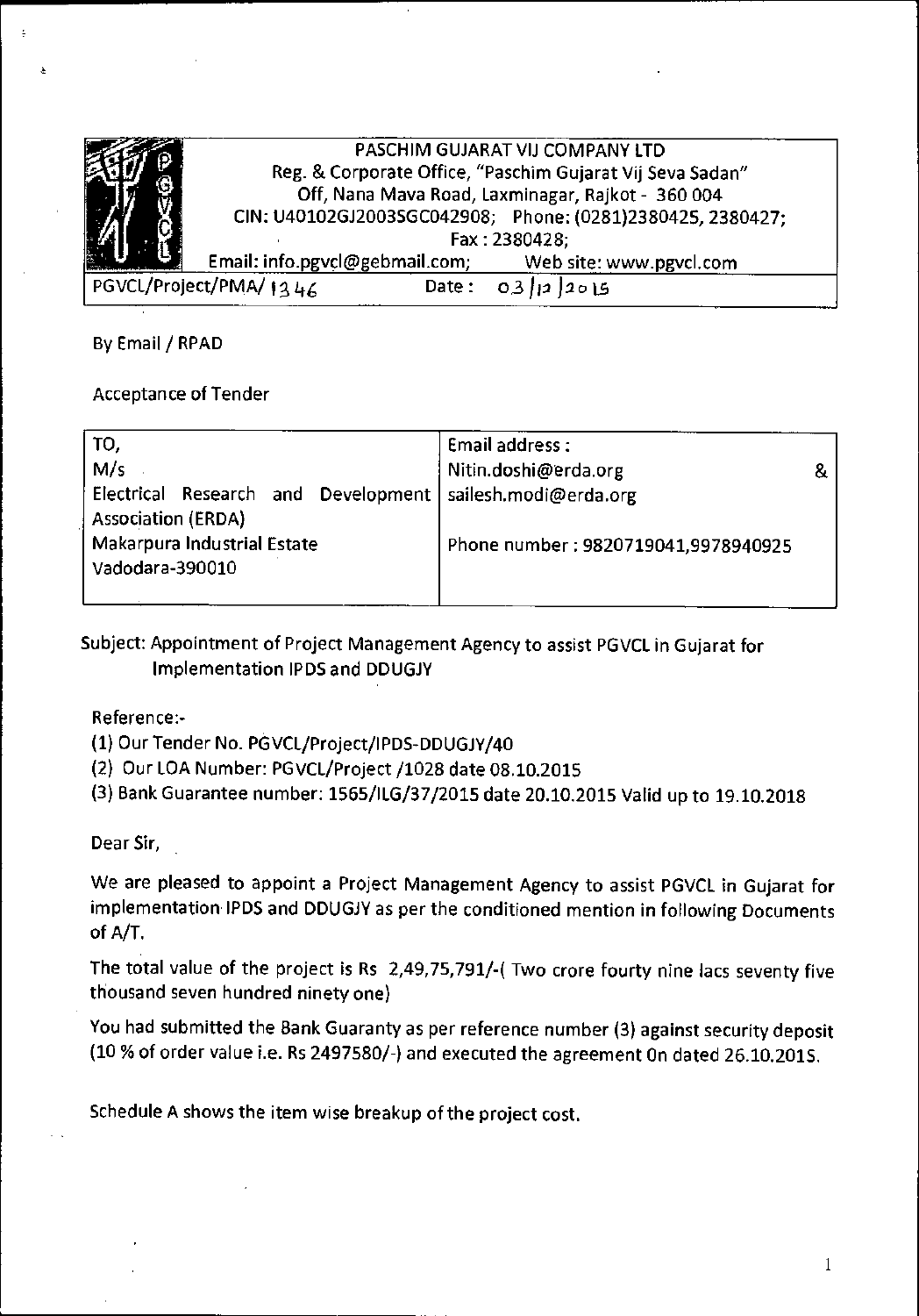- I. Section 1: Scope of work & General Condition
- II. Section 2: Commercial Terms and Conditions And legal terms and

Condition

Ill. Section 3 : Schedule A

#### Section I:

1.0 Scope of Work:

- $\triangleright$  Preparation and formulation of Detail Project Report (DPR)
- $\triangleright$  Assist PGVCL in preparation of tender documents for appointment of turnkey contractor
- $\triangleright$  Assist PGVCL in bidding process (including pre-bid meetings etc) and technical evaluation of bids
- $\triangleright$  Assist the PGVCL for placement of letter of award and related activities
- D Assisting PGVCL in preparation of detailed work implementation schedule in association with turnkey contractor
- $\triangleright$  Coordination & monitoring of project implementation activities
- $\triangleright$  To monitor DPR wise monthly physical & financial progress of the scheme prepare a consolidated report & submit to PGVCL for onward submission to nodal agency
- $\triangleright$  Identification of anticipated bottlenecks in project implementation & preparation of remedial action plan in consultation with PGVCL & Project Implementation Agency (contractor)
- $\triangleright$  To assist PGVCL in addition of the created assets to their asset register
- $\triangleright$  Recommended the claim of PGVCL for fund release from Nodal agency. The recommendation is to be supported by \_a report on expenditure, progress and constraints if any for timely completion of project.
- $\triangleright$  Submit a report to Nodal Agency, regarding Project Completion and expenditure incurred along with recommendation in accordance with the guidelines
- $\triangleright$  To assist PGVCL in supervision of flow of funds in dedicated bank account of projects.
- $\triangleright$  To prepare a Quality Assurance (QA) Plan with the approval of the PGVCL.
- $\triangleright$  Field Quality inspection of ongoing / completed works
- D Joint inspection (along with representative of state utility / PGVCL) of material at site on sample basis i.e. 10 % of major materials (Poles, Conductor, Meters, Transformers, Cable etc.)

2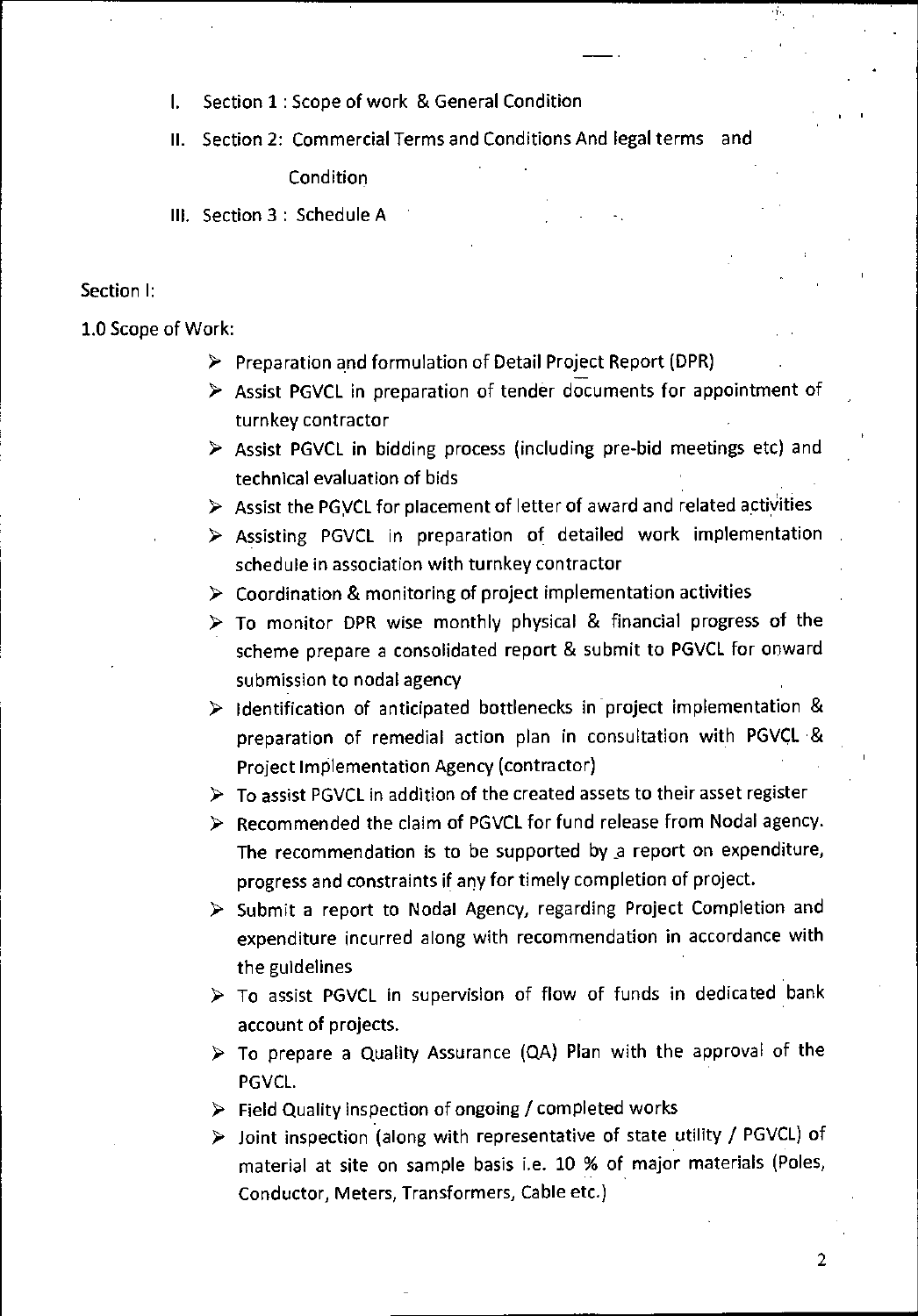- > Assisting PGVCL in timely updation of information on PGVCL/ Nodal agency Web portal
- > Periodic reporting to the Project Management cell of PGVCL
- > Compilation & analysis of PGVCL level AT&C data on quarterly basis
- $\triangleright$  Any other works as may be required to achieve the objectives of the scheme.
- 2.0 Coordination with Nodal Agency MOP and any other works as may be required to achieve the objectives of the scheme.
- 3.0 Guideline of PFC and REC is to be applicable time to time. Also instruction from PFC &REC for IPDS & DDUGJY during the contract period is also to be applicable.
- 4.0 The primary goal of the PMA is to monitor implementation of efficiency improvement program/projects and report the progress to PGVCL management to assist in priority based decision making.
- 5.0 Man Power Deployment:
	- $\triangleright$  You have deployed a suitable task force of well-qualified and experienced designated person as per the details given in tender. The name of the persons is be deployed for completion of services included under the scope of this specification, along with their relevant experience and curriculum vitae.
	- $\triangleright$  All the designated persons have to be stationed on full time basis at PGVCL defined head-quarter for every person each for related activities and to be to be stationed accordingly. They will take prior permission before leaving headquarter.
	- $\triangleright$  Your team shall be available at the head quarter on all working days defined by PGVCL. The onsite team shall be eligible for weekend offs and other national/gazetted holidays. However they may be required to work and be present on holidays, as and when required.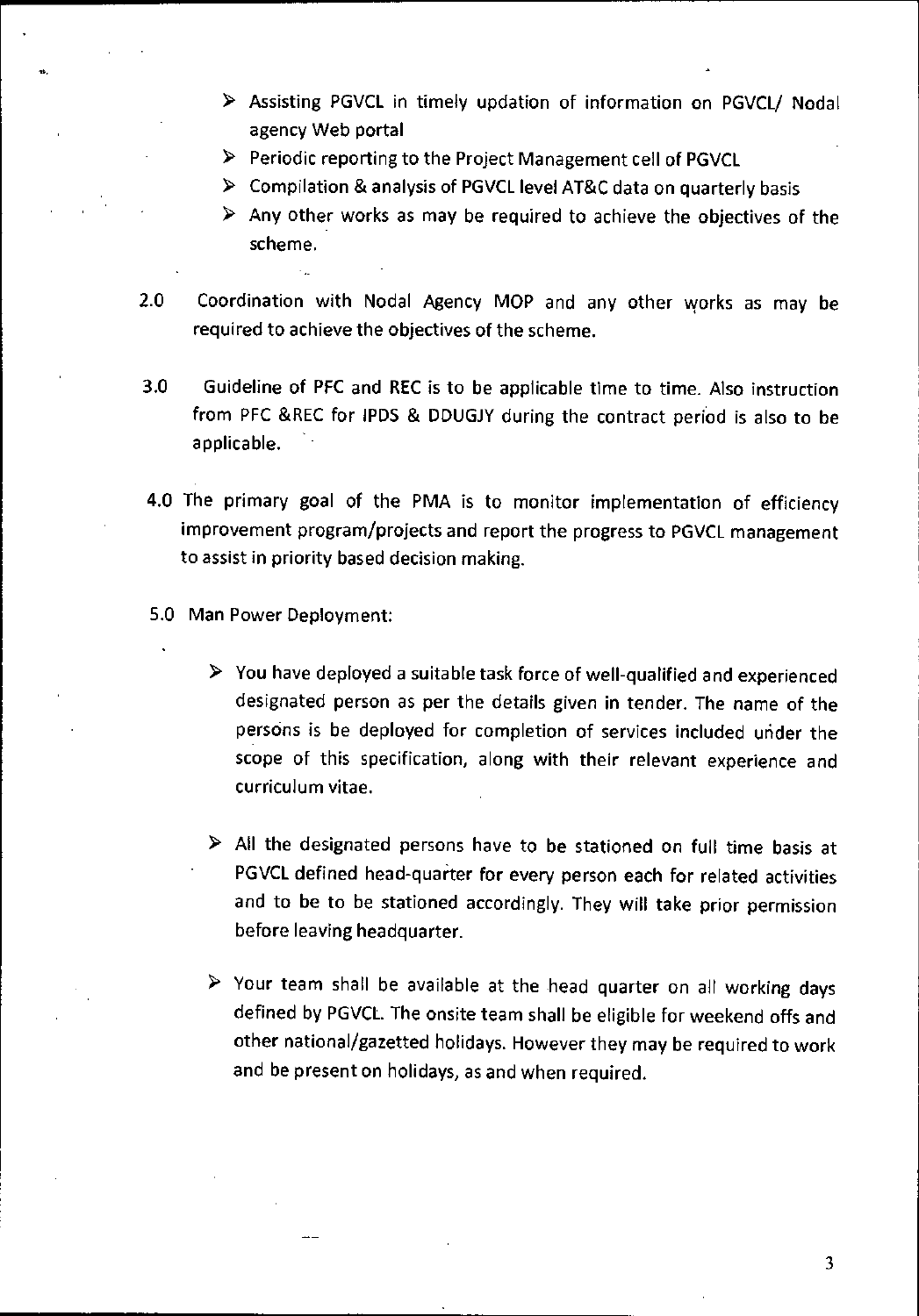- 6.0 Technical establishment and Coordination:
	- $\triangleright$  You have to establish your offices including deployment of requisite manpower separate for IPDS and DDUGJY, required vehicles and other infrastructure at head quarter defined by PGVCL on continuous basis & at circle/district level on requirement to oversee the project in the entire circle/district and ensure the smooth interface with utility and contract for day to day affairs.
	- D All the designated persons are to be resourcefully deployed and equipped with I.T. infrastructure i.e. Lap-top Computers, internet connectivity and mobile communication exhaustively at their own cost.
	- $\triangleright$  Required vehicles to be deployed by you throughout the project period for the required activities as per scope of work incl. site survey, verification, inspection, meeting, training etc. in PGVCL area.And the maintenance and running cost of the same is to be borne by you.. No vehicles will be provided by PGVCL.
	- $\triangleright$  You have to conduct and attend exhaustive meeting, training and other programs related to the project work and activities time to time as per project requirement.
	- $\triangleright$  It is your responsibility to make arrangements for the engagement of all the required personnel and for their wages, payment, housing, feeding, safety measures, training, transport and any other employee facilities.

#### 7.0 Security Deposit:

You have paid the security deposit of 10 % of order value of Rs 24,97,580/- as a bank guarantee No 1565/ILG/37/2015 dated 20.10.2015 Indian Overseas ,Bank Validity up to 19.10.2018/-

The Security Deposit will be returned to the Contractor without any interest at the end of scope of work.

4.0 Local Condition :

You should be fully conversant with all local conditions and factors which may have any effect during the project period.

#### 5.0 JURISDICTION OF CONTRACT:

The laws applicable to the contract shall be the laws in force in India. The courts of Rajkot shall have exclusive jurisdiction in all matters arising under this project.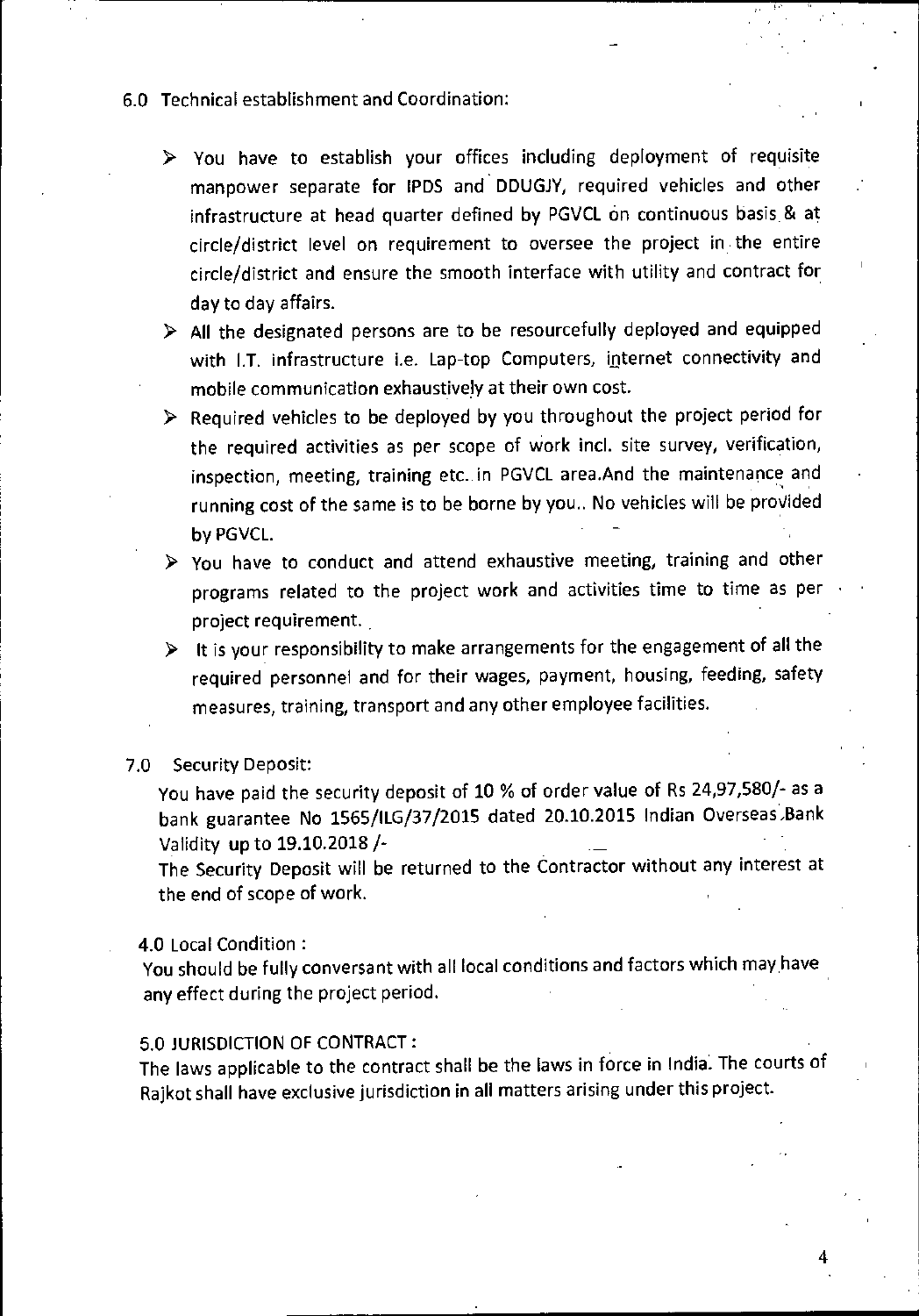### 6.0 COMPLETION PERIOD:

Time limit of the contract is 33 months.

6 months: For Project formulation and award

24 months: for completion of works under the scheme

3 months: For associated activities after completion of works under the scheme If project is extended under the circumstances granted by the MoP, PMA shall provide his services during extended period without any financial implication

7.0 During this AT Period all mandatory license must be effective /renewed.

Section: 2: Commercial Terms and Conditions & Legal terms and condition

1.0 Compliance with Laws:

- a) The PMA shall in all respects be interpreted in accordance with the laws in force in India, including any such laws passed or made or coming into force during the period of the Contract.
- b) The PMA shall be fully responsible for deducting the P.P. of the employees/labour Working under him as per statutory regulations and depositing the same with the concerned authorities.
- c) The PMA shall comply with the relevant laws of India.

2.0 Establishment and Coordination:

- a. PMA has to establish their offices including deployment of requisite manpower separate for IPDS and DDUGJY, vehicles and other infrastructure at head quarter defined by PGVCL on continuous basis & at circle/district level on requirement to oversee the project in the entire circle/district and ensure the smooth interface with utility and contract for day to day affairs.
- b. The Contractor shall, unless otherwise provided in the Contract, make his own arrangements for the engagement of all the required personnel and for their payment, housing, feeding, safety measures, training, transport and any other employee facilities.
- c. The Contractor will be expected to employ on the Work only his regular skilled employees with experience of the particular type of Work. No female personnel shall continue with the work after darkness. No person below the age of eighteen years shall be employed.
- d. In case, the Employer becomes liable to pay any wages or dues to the personnel or any Government agency under any of the provisions of the Minimum Wages Act,

5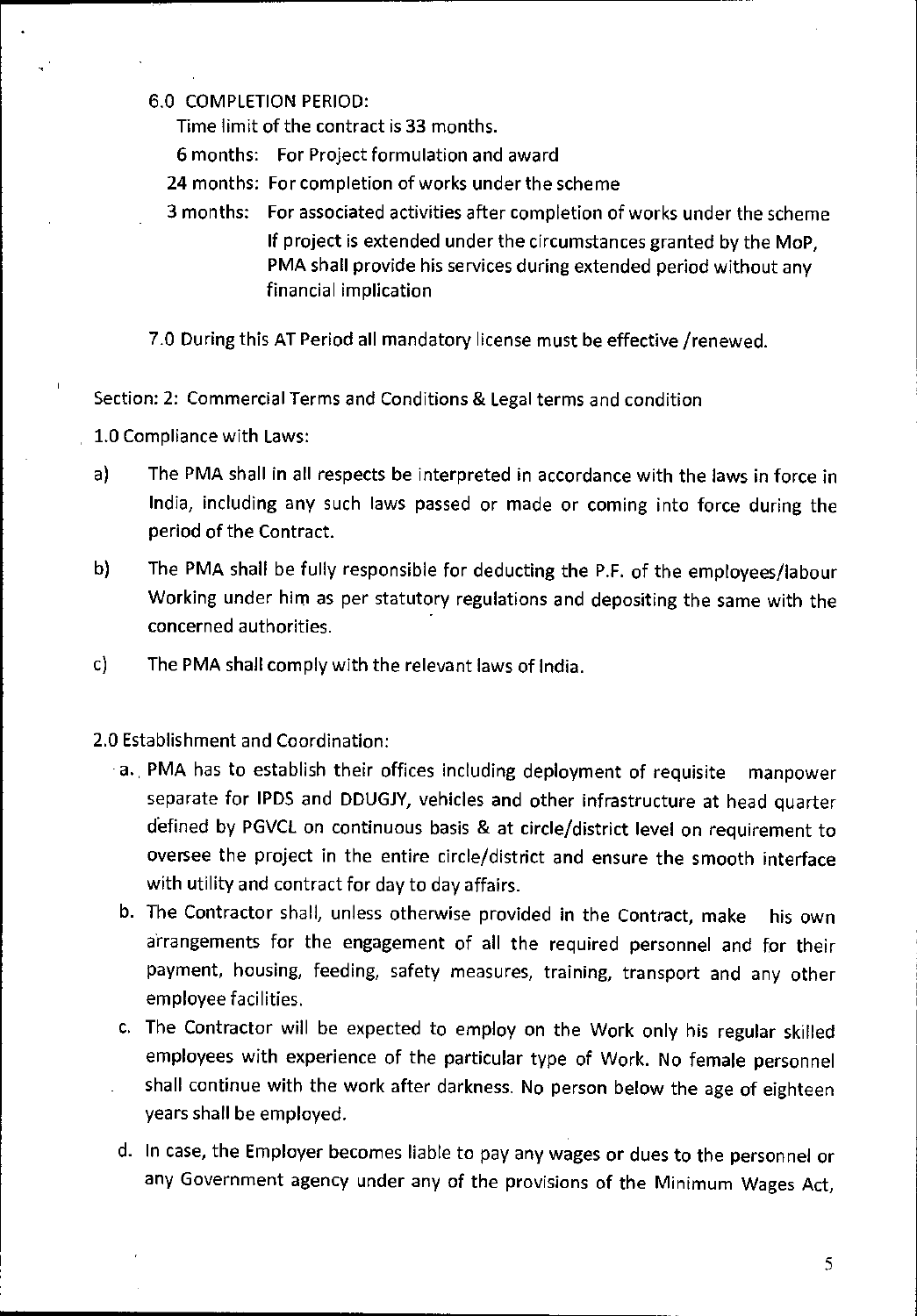• Workmen Compensation Act, Contract Labour Regulation Abolition Act or any other law due to act of omission and commission of the Contractor, the Employer may make such payments and shall recover the same from the Contractor's bills.

## 3.0 Penalty for delay in the completion of Work:

For any delay in providing service or activity as per tender condition and time to time guidelines by PFC & REC as well as other all activities with submission of report beyond stipulated completion period defined by PGVCL, penalty at the rate of 0.5% per week of delay or part thereof shall be levied subject to the ceiling of 10 % maximum of the work order value (end cost).

The Penalty per resource would be imposed in case of exit/replacement of resource from the period within below mentioned period starting from the date of deployment of respective resource: :

- 1. Within one year Rs 1,00,000 (Rupees one lacs)
- 2. After 1 year-Rs 25000 (Rupees twenty five thousand)
- $\triangleright$  In case of absence (apart from allowed leaves) of a resource during project period a penalty of Rs 1000 /- per working day per resource will be levied for such absence.

## 4.0. Accidents:

The Contractor shall be liable for and shall indemnify the Employer against all losses, expenses or claims arising in connection with the death of or injury to any person employed of the Contractor or his sub Contractors during the contract period.

#### 5.0. Insurance:

The Contractor shall insure against liability to third parties for any death or personal injury and loss of or damage to any physical property including the property of the Employer other than the Works arising out of the performance of the Contract and occurring before the issue of the last Defect Liability Certificate. Such insurance shall be affected before the Contractor begins any Work on the Site. Copy of insurance is required and bidder should be submitted.

#### 6.0 Force Majeure.

Force Majeure means any circumstances beyond the control of the parties including:

a) War and other hostilities, (whether war be declared or not), invasion, act of foreign enemies, mobilization, requisition or embargo;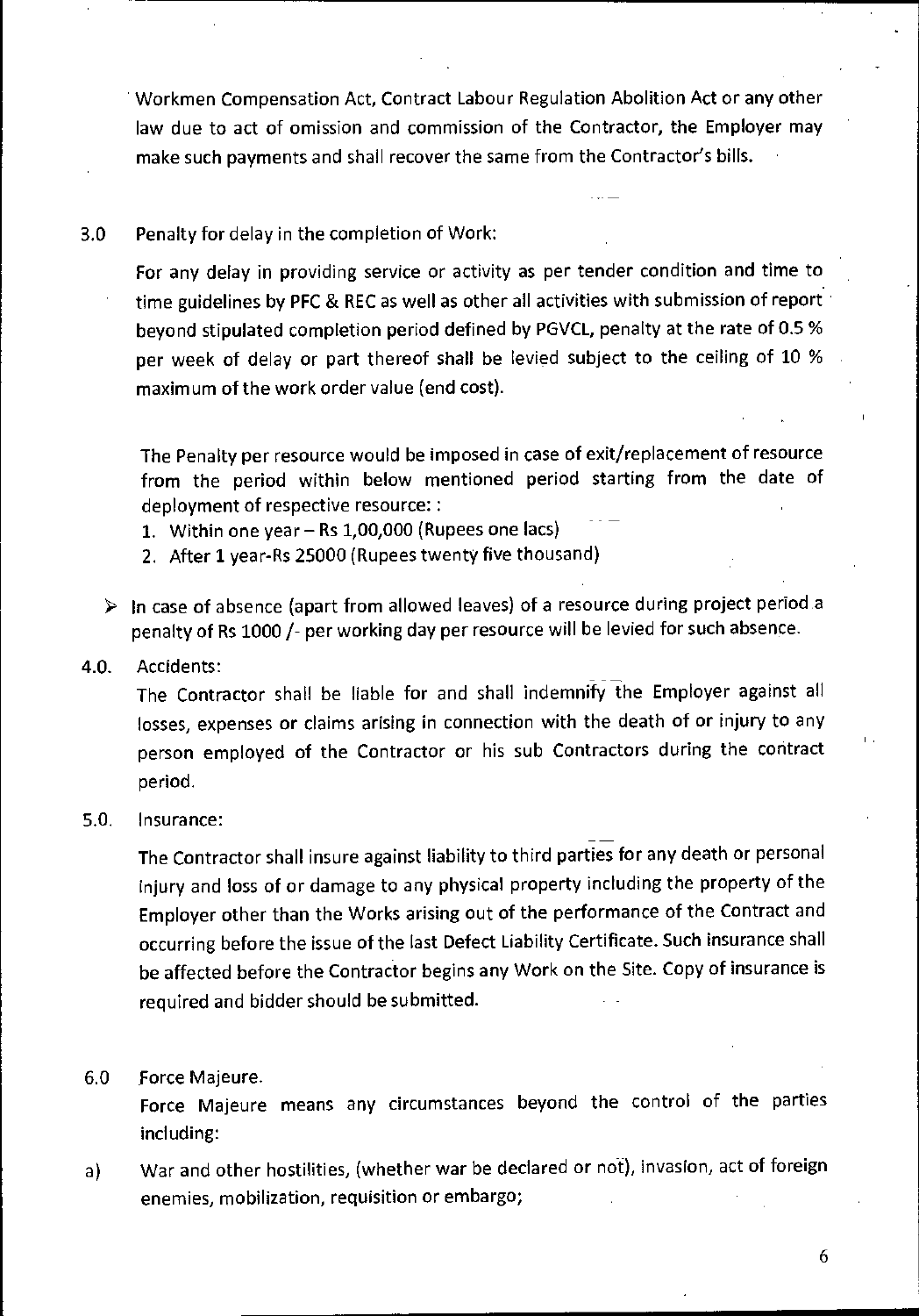- b) Ionizing radiation or contamination by radioactivity from any nuclear fuel or from any nuclear waste from the combustion of nuclear fuel, radioactive toxic explosive, or other hazardous properties of any explosive nuclear assembly or nuclear components thereof;
- c) Rebellion, revolution, insurrection, military or usurped power and civil war;
- d) Riot, commotion or disorder, except where solely restricted to employees of the Contractor.
- e) Neither party shall be considered to be in default nor in breach of his obligations under the Contract to the extent is that performance of such obligations prevented by any circumstances of Force Majeure that arise after the date of the Notification of Award.
- f) If either party considers that any circumstances of Force Majeure have occurred which may affect performance of his obligations he shall promptly notify the other party.
- g) Upon the occurrence of any circumstances of Force Majeure, the Contractor shall endeavour to continue to perform his obligations under the Contract so far as reasonably practicable. The Contractor shall notify the Engineer-in-Charge of the steps he proposes to take including any reasonable alternative means for performance, which are not prevented by Force Majeure. The Contractor shall not take any such steps unless directed so to do by the Engineer-in-Charge.
- h) If circumstances of Force Majeure have occurred and shall continue for a period of 180 days, notwithstanding, the Contractor may by reason thereof, having been granted an extension of Time for Completion of the Works, either party shall be entitled to serve upon the other, 30 days' notice to terminate the Contract. If at the expiry of the period of 30 days Force Majeure shall continue, the Contract shall terminate.
- 7.0. Taxes and Duties:

The PMA and the personnel shall pay the taxes duties fees levies during contract and PGVCL shall perform such duties in regard to the deduction of such tax as may be lawfully imposed.

Statutory deduction will be made as per applicable rules &rates for TDS,service tax & welfare cess etc.(if applicable as per service tax reverse charge mechanism w.e.f. 01.07.2012, applicable service tax amount on part of service receiver liability will be deducted from the party's bill) All other statutory liabilities towards will be on the part of contractor. No statutory variation will be allowed.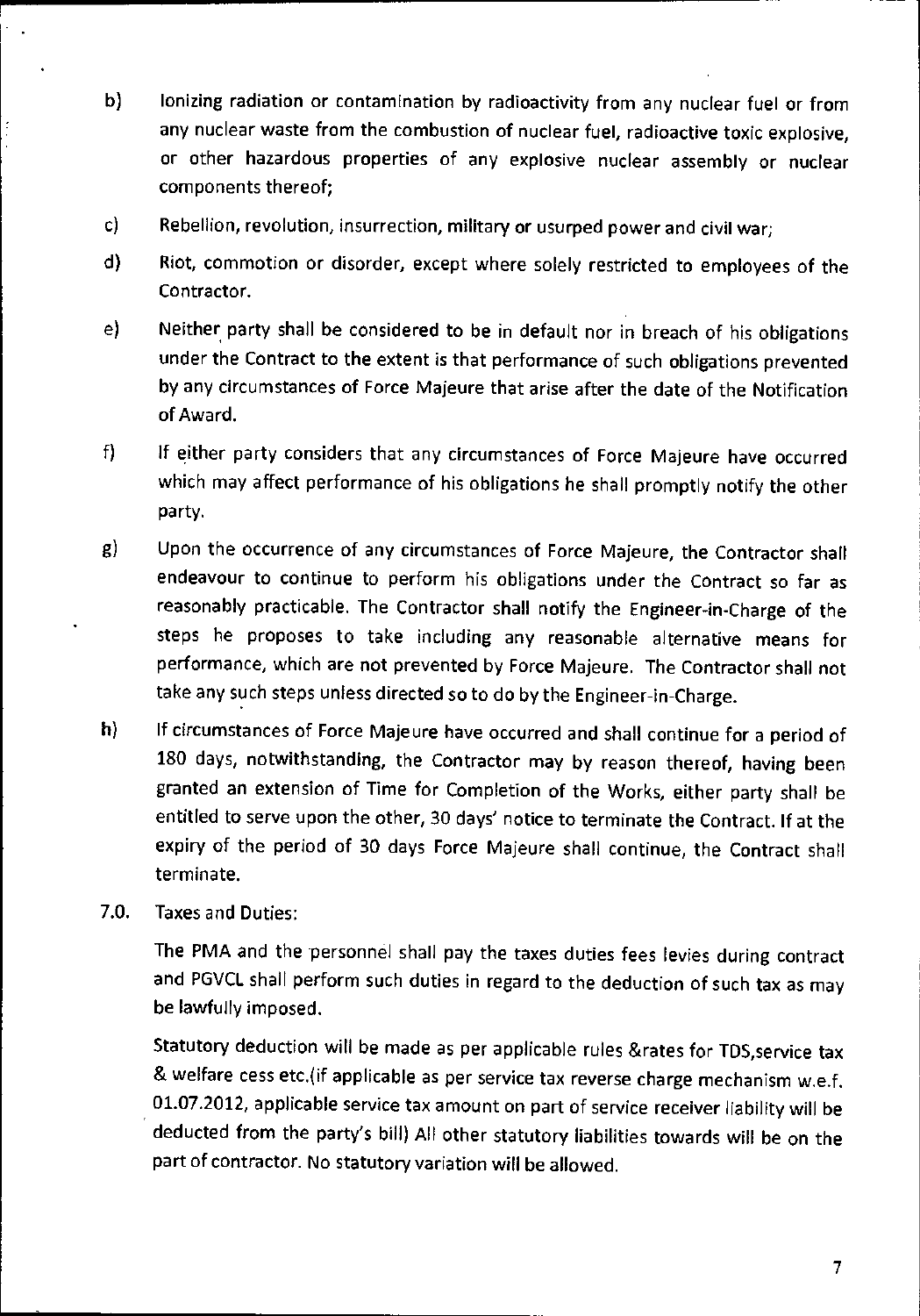1% welfare cess will be deducted from contractors each bill by PGVCL to pay the same to the respective Govt. Department.

8.0. Compliance of Laws

The successful bidder will certify that he has complied with the provisions of Industrial & Labour Laws including PF Act, ESI Act etc. as may be applicable. Copy of challans of PF related to be submitted along with bill.

#### 9.0. Payment Terms:

- a. 10% as Mobilization advance
- b. After one month of commencement, 80 % in phase manner, of total eight emulations i.e. 10% each at the end of every four months period.
- c. Remaining 10% may be released after 3 months of completion of works and release of final installment of grant to the utility by nodal agency

 $\mathbf{r} = \mathbf{r}$ 

- d. If project is extended under the circumstances granted :by the MoP, PMA shall provide his services during extended period Without any financial implication.
- e. All the payment will be made after submission of necessary document relating to PF/wages act.

#### 10.0 Arbitration

All questions, disputes or differences whatsoever, which may, at any time, arise between the parties i.e. PGVCL and the contractor upon or in relation to or in connection with the Contract shall be referred to sole Arbitrator appointed by the Managing Director PGVCL for that purpose, who shall be retired High Court Judge or a retired District Judge and the decision of the said Arbitrator shall be final and binding upon the parties.

Reference to the Arbitrator shall be final and binding upon the parties governed by the provisions of The Arbitration & Conciliation Act, 1996 as amended from time to time and the Rules made there under. The Arbitration proceedings shall be conducted at Rajkot, Corporate Office of PGVCL or at any such place as the sole Arbitrator may determine. The award of the sole Arbitrator shall be final and binding upon the parties.

Performance under this contract shall, if reasonably possible, continue during the Arbitration proceedings and no payments due or payable by PGVCL shall be withheld unless they are the subject matter of the Arbitration proceeding.

8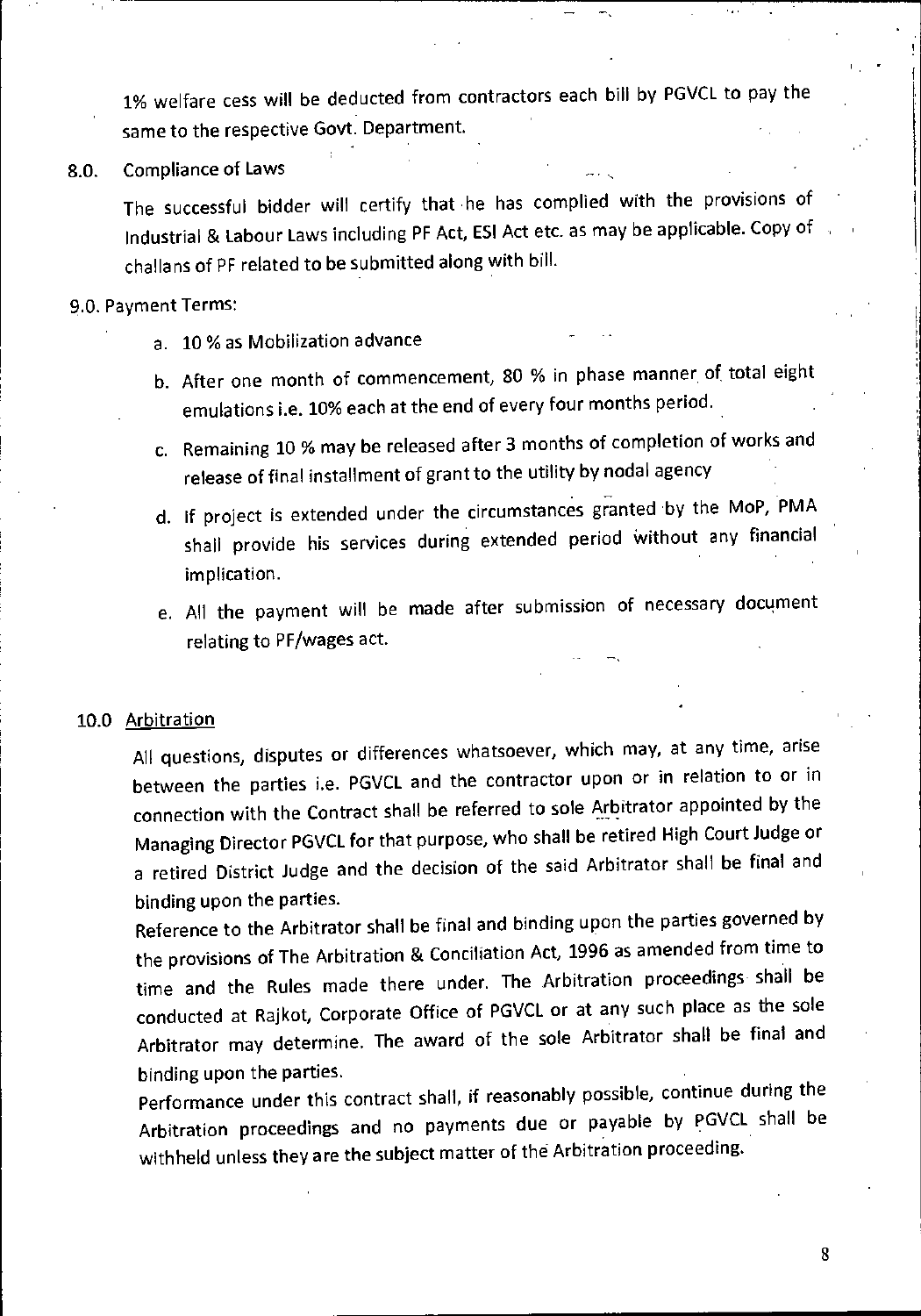## 11.0Employment of Labour

(a)) Persons below the age of 18 years shall not be employed for the work. No female worker shall be employed in the night shift between 07.00 p.m. and 06.00 a.m. next day.

(b)Contractor shall maintain a valid labour license under the Contract Labour (Regulation and abolition) Act for employing necessary manpower required by him. In the absence of such a license, the contract shall be liable to be terminated without assigning any reason thereof. Contractor should also employ qualified and experiences persons as per requirement of Electricity Act and rules for carrying out supply and erection work under this contract.

(c ) In case PGVCL becomes liable to pay any wages or dues to labour or any Government agency under any of the provisions of the Minimum Wages Act, Payment of Wages Act, Employee Compensation Act, Contract Labour Regulation Abolition Act, Employee Provident Fund or any other law due to act of omission of the Contractor, PGVCL may make such payment and shall recover the same from the Contractor's bills.

# 12.0 PROVIDENT FUND AND FAMILY PENSION SCHEME

The Contractor shall submit along with his bills (month wise) a Statement regarding deduction against employees Provident Fund and Family Pension Scheme in respect of each concerned employee. The contractor's contribution and the workers' contribution towards Provident Fund and Family Pension Scheme shall be done at the rate made applicable by the Government from time to time and deposited by the contractor with Regional Provident Fund Commissioner, Rajkot.

# 13.0 DEPOSIT LINKED INSURANCE SCHEME

The contractor shall have to deposit 1.2% of the wages in respect of employees who are members of the Provident Fund as the contribution to the Deposit Linked Insurance Scheme with Regional Provident Fund Commissioner, Rajkot.

# 14.0. ADMINISTRATIVE CHARGES

Administrative charges for maintaining Provident Fund Account shall be deposited by the Contractor with Regional Provident Fund Commissioner, Rajkot at the rates applicable.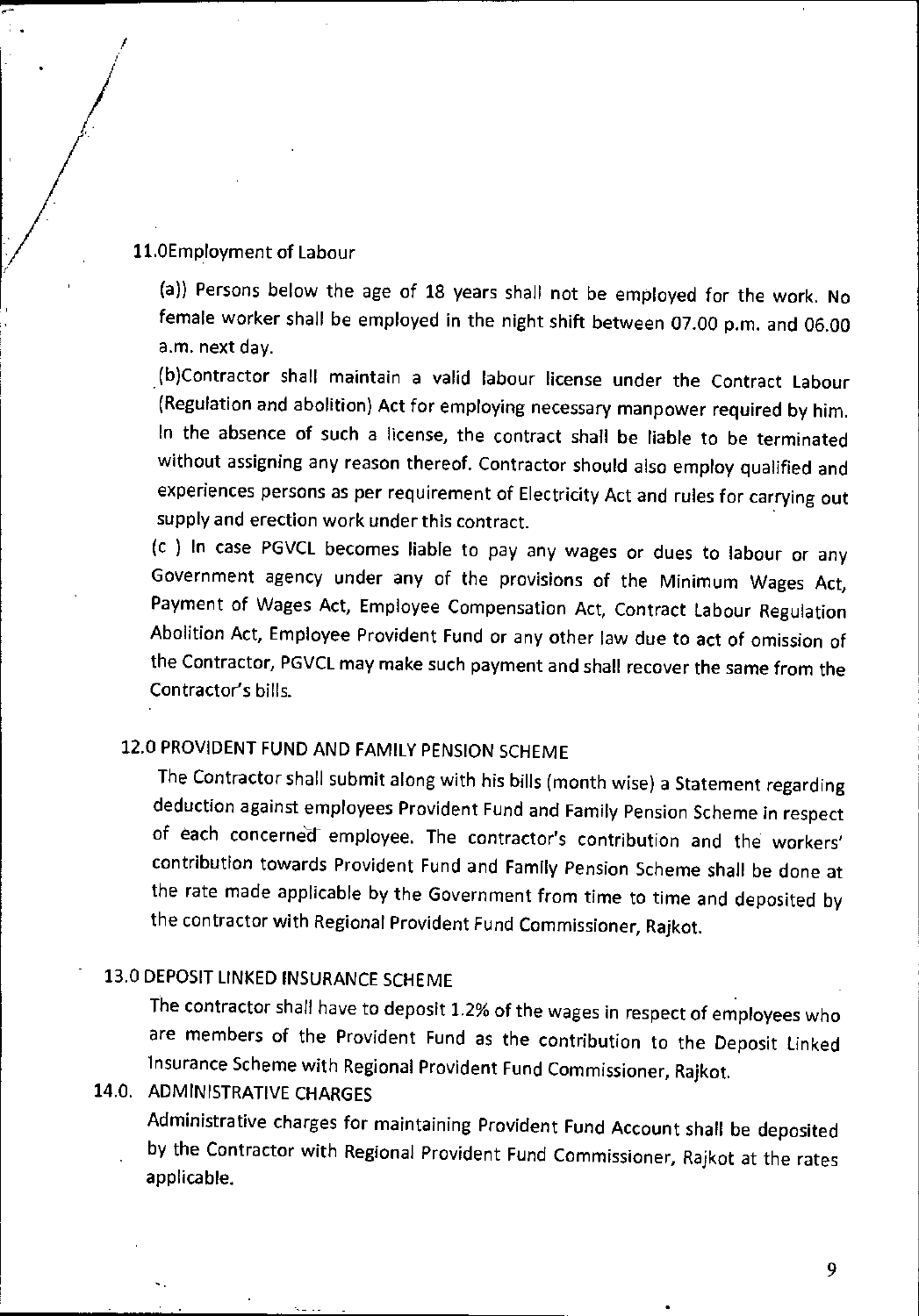## 15.0 PAID LEAVE FACILITY

Paid Leave Facility at the rate of one day for every twenty days worked by the Contract Labour shall be provided by the Contractor to his, workers. He shall \ maintain Leave Records, Leave Cards for individual labourer which shall be duly verified, approved and certified by the Authorized Officer of PGVCL. Remuneration \ for such leave period shall be fully borne by the Contractor.

# 16.0 Workmen's Compensation and Employer's Liability Insurance

Insurance shall be affected for all the Contractor's employees engaged in the performance of this contract.

- 17.0 wages to be Paid & Time of Payment etc. by the Contractor
	- a) The Contractor shall pay minimum wages per day to his Labours/ Workers as per rates fixed under the Minimum Wages Act. The wages of every Contract Labour employed by him under this contract shall also be paid by him before the expiry of 7th day from the last day of the month in respect of which the wages are payable (i.e. wages of a month have to be paid by him in the first week of the next month).
	- b) Any default will result in cancellation of contact forthwith or else the Contractor shall be punishable to the extent of Rs. 100/- for each day of default.
	- c) The Contractor shall give his Addresses, Telephone Number and etc. to PGVCL, so that, in case of labour trouble etc. the Contractor can be contacted. The Contractor shall arrange to have his office within working area and the contractor keep himself present throughout the working hours.
	- d) The separate P.F. code issued from RPFC is required to be taken by the contractor and if it is not taken, offer of the firm will not be considered. The attested documentary evidence to be submitted along with the offer.
	- e) The contractors who are having separate P.F. Code No. from RPFC, it should be ensured that all the contract labourers are covered under the provident fund scheme and employees' pension scheme and their contributions are remitted regularly to the concerned RPFC. The photo copies of the chalan in this regard should be collected from the concerned contractor and kept in the file of the concern contractor.

18.0 Secrecy:

The technical information, drawings, specifications and other related documents forming part of the enquiry or Contract are property of PGVCL and shall not be used for any other purpose, except for the execution of the contract. All rights related to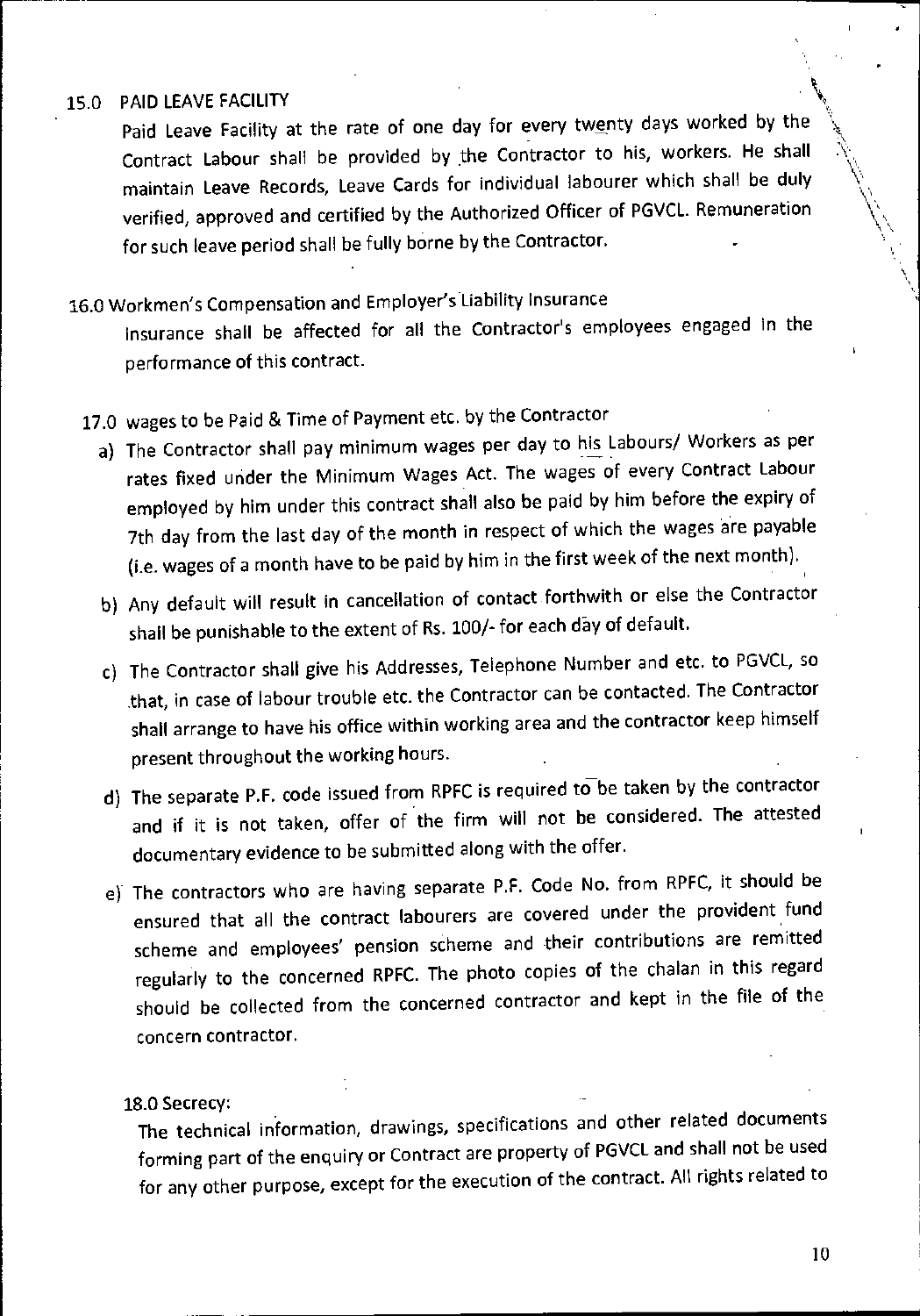the technical specifications, drawings and records are reserved by PGVCL only and no part or partial should be reproduced, copied or alter without prior permission to PGVCL in writing. In the event of the breach of this provision, PGVCL can claim the damages caused by such events.

#### 19.0 Removal or Replacement of Personal:

For any reason beyond the reasonable control of consultants, it becomes necessary to replace any of the personnel, the PMAs shall forthwith provide as a replacement a person of equivalent or better qualification.

If PGVCL finds that any of the personnel has committed serious misconduct or has been charged with having committed a criminal action or dissatisfied with performance of any of the personnel, on request of PGVCL, PMA shall provide a person with qualification and experience acceptable to PGVCL

Please acknowledge receipt of this A/T on your Company's Letter Head within Seven Days of receipt of the A/T

All the correspondence on Company's letter head / paper on the subject be addressed to CE (Project) & CNO (RAPDRP), PGVCL,

Corporate office, Rajkot- 390 005.

Thanking you,

For and on behalf of Paschim Gujarat Vij Company Limited, Chief Engineer (Project)

Enclosed: Schedule — "A"

Cfwcs.to:

(1) EA to MD Corporate Office PGVCL Rajkot

(2) Executive Director Zonal Office Bhavnagar

Copy to :

(1) General Manager (F&A) Corporate Office PGVCL Rajkot

(2) Chief Finance Manager Corporate Office PGVCL Rajkot